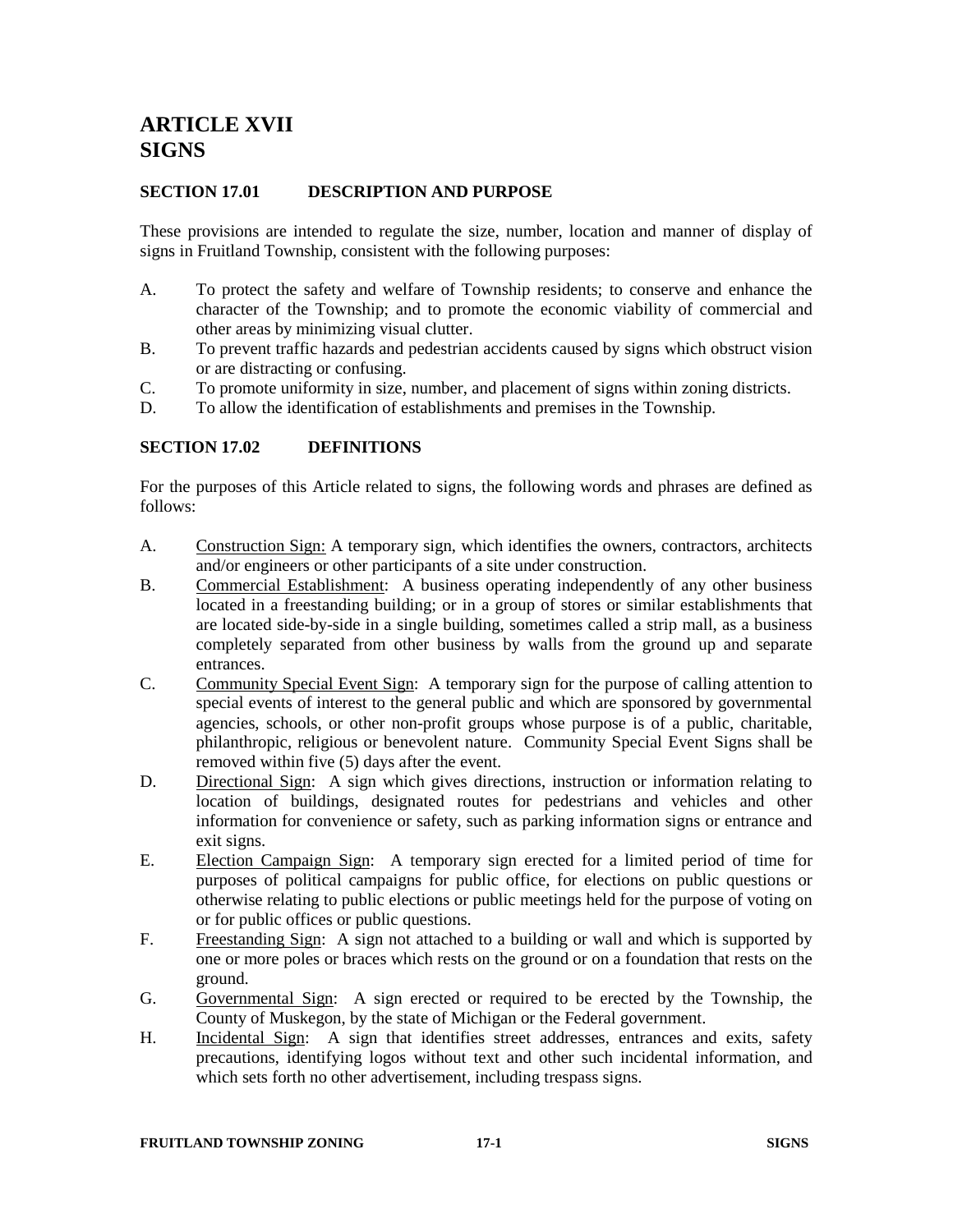- I. Memorial Sign: A sign, tablet or plaque memorializing a person, event, structure or site.
- J. On-Site Sign: A sign pertaining to activities conducted or maintained on the property on which it is located.
- K. Off-Site Sign: A sign not pertaining to activities conducted or maintained on the property on which it is located.
- L. Outdoor Advertising Sign: A sign within 660 feet of an Interstate highway, Freeway, or Primary highway, or visible from the main traveled way, that is fixed to or erected upon a free-standing framework, designed or intended to be used for posting information not pertaining directly or indirectly to the use of the premises on which it is located.
- M. Portable Sign: A free-standing sign not permanently anchored or secured to either a building or the ground, but usually anchored or secured to a trailer or frame capable of being moved from place to place.
- N. Project Development Sign: A temporary sign advertising a project, which may include a drawing, the project name, owners, contractors, architects and/or engineers or other participants of a development project which has been approved.
- O. Projecting Sign: A sign which projects from and is supported by a wall of a building at any angle to the wall to which it is attached and does not extend beyond, into or over the street right-of-way.
- P. Real Estate Sign: A temporary sign advertising the real estate upon which the sign is located as being available for sale, rent or lease.
- Q. Residential Identification Sign: A permanent sign identifying or otherwise stating the name of a platted subdivision, site condominium development, manufactured home park, multiple- family development or other similar residential development.
- R.Sign: A device, structure, fixture or placard using graphics, symbols and/or written copy designed specifically for the purpose of advertising or identifying an establishment, product, service, commodity or activity, or displaying or depicting other information.
- S. Temporary Sign: A sign erected for a specified period of time with the intent of being discontinued at the end of the designated time period.
- T. Wall Sign: A sign painted or attached directly to and parallel to the exterior wall of a building, extending not greater than twelve (12) inches from the exterior face of the wall to which it is extended.
- U. Residential Garage/Yard/Estate Sale Sign: A temporary sign that identifies the location and/or occurrence of a Residential Garage/Yard/Estate sale.
- V. Illuminated Sign: A sign which has characters, letters, figures, designs or outline illuminated by electric lights or luminous tubes as a part of the sign proper.
- W. Electronic Message Center (EMC) and Digital Signs: Any sign that displays its message via a lighted digital face with the capability to change the sign's message by computer, including any signs that display animated messages or characters, letters, figures, designs or images.

# **SECTION 17.03 SIGNS PROHIBITED**

The following types of signs are expressly prohibited:

A. No person shall post any sign other than a Government Sign on any street, park, lot or other property owned by the Township of Fruitland. No person, except a public officer or employee in the performance of a public duty, shall paint, post, paste, print, nail, stamp, tack or otherwise fasten any card, banner, handbill, sign, sticker, poster or advertisement, notice or advertising device of any kind calculated to attract the attention of the public or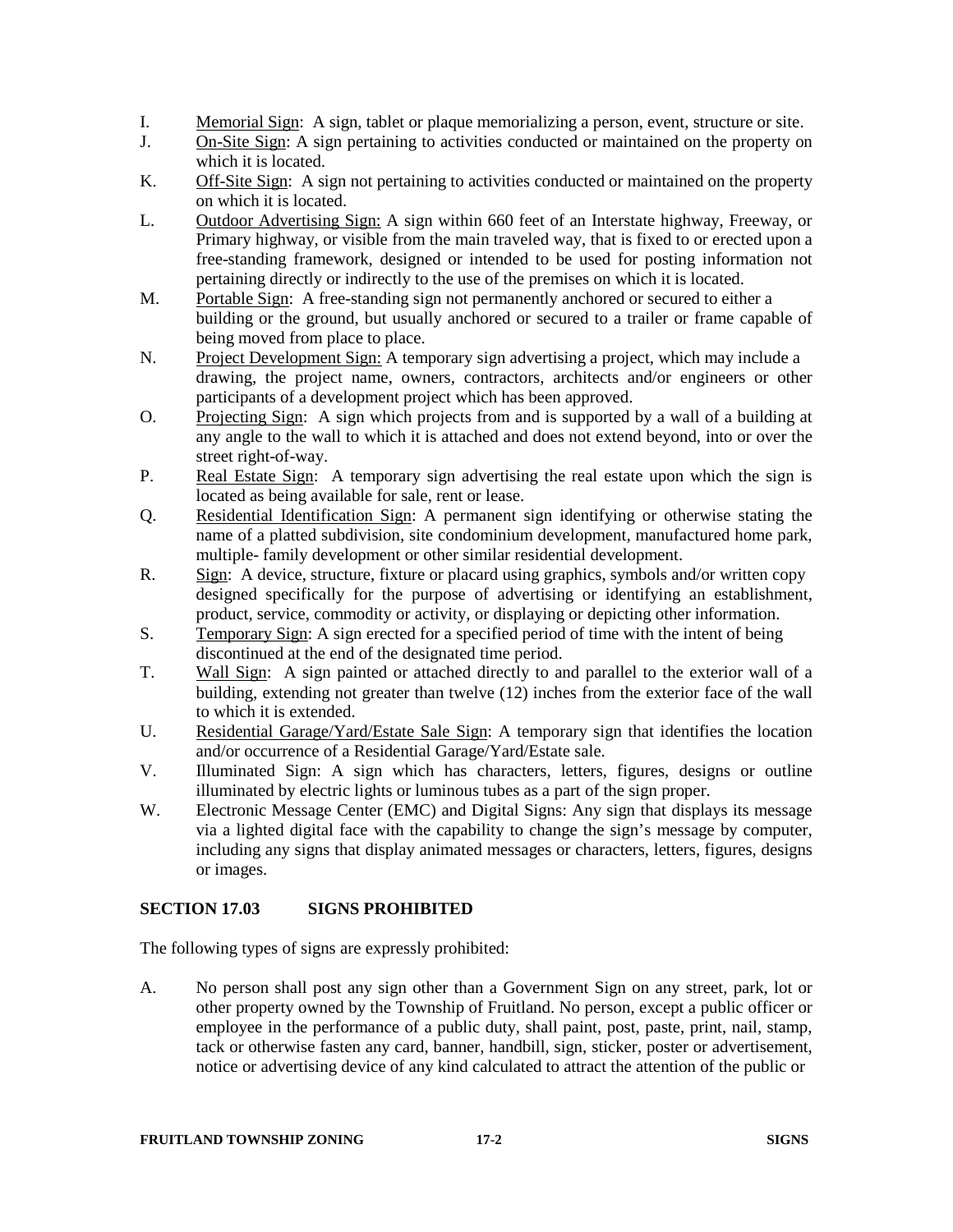cause the same to be done on any curbstone, curb, lamppost, pole, hydrant, bridge, wall or tree, or upon any fixture or fire alarm, police or telephone system of the Township, or upon any public sidewalk, street, alley or other public place except as may be required by ordinance or law, or construct or maintain any sign or sign device upon any sidewalk, street, alley or other public place.

- B. Any sign or sign structure which is structurally unsafe; or constitutes a hazard to safety or health by reason of inadequate maintenance, dilapidation, or abandonment; or is not kept in good repair; or is capable of causing electrical shocks to persons likely to come in contact with it.
- C. Any sign which, by reason of its size, location, content, coloring, or manner of illumination, constitutes a traffic hazard or a detriment to traffic safety by obstructing the vision of drivers or by obstructing or detracting from the visibility of any traffic sign or control device on public streets or roads.
- D*.* Any sign which obstructs free ingress to or egress from a required door, window, fire escape, or other required exit way.
- E. Signs which make use of words such as "STOP," "LOOK," "DANGER," or any other words, phrases, symbols, or characters, in such a manner as to interfere with, mislead, or confuse traffic.
- F. Any sign or other advertising structure containing any obscene matter.
- G. Any sign unlawfully installed, erected, or maintained.<br>H Any other signs not expressly permitted by this Ordina
- Any other signs not expressly permitted by this Ordinance.

# **SECTION 17.04 SIGNS EXEMPTED FROM PERMIT**

The following signs, whether located on-site or off-site, shall be exempt from requiring a sign permit:

- A. Governmental or Public Utility signs, banners and flags.
- B. Flags and banners not exceeding 25 square feet attached to the principal structure or a flag pole.
- C. Historical markers.
- D. Memorial signs or tablets not exceeding one (1) per parcel and six square feet.
- E. Election campaign signs as set forth in this Article.<br>F. Signs with an address and/or name of the owner or
- Signs with an address and/or name of the owner or occupant as follows:
	- 1. not more than two (2) square feet in area, attached to a mailbox, light fixture or exterior wall;
	- 2. not more than two (2) square feet, if freestanding.
- G. Incidental signs not exceeding one (1) square foot.
- H. Residential Garage/Yard/Estate Sale signs of not more than four (4) square feet in size.
- I. On-Site Real Estate signs not exceeding six (6) square feet.
- J. Off-site Real Estate signs not exceeding two (2) square feet.
- K. Community Special Events signs not exceeding four (4) square feet.
- L. Two (2) directional signs are allowed on the property where a business is located, each not to exceed two (2) square feet.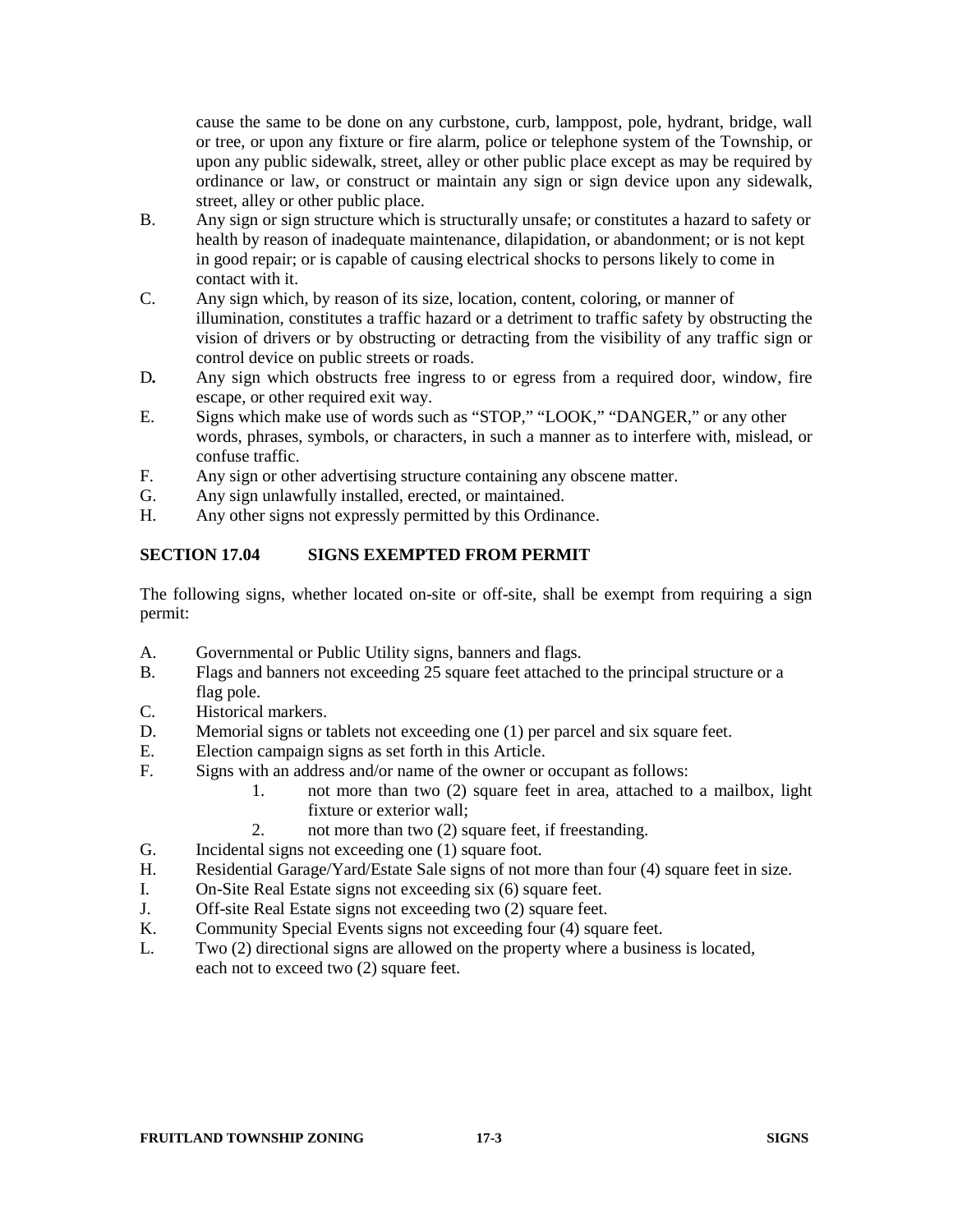#### **SECTION 17.05 MEASUREMENT OF SIGNS**

- A. The area of a sign shall be measured as the area within a single, continuous perimeter composed of any straight line geometric figure which encloses the extreme limits of writing, representation, emblem, logo and any other figure of similar character, together with any frame or other material or color forming an integral part of the display or used to differentiate the sign from the background against which it is placed, excluding only the structure necessary to support the sign.
- B. The area of a free-standing or ground sign that has two (2) or more faces shall be measured by including the area of all sign faces, except that if two (2) faces are placed back to back and are of equal size, the area of the two (2) back to back faces shall be counted as one (1) face. If the two back to back faces are of unequal size, the larger of the two sign faces shall be considered the size for both faces.
- C. The height of a sign shall be measured as the vertical distance from the highest point of the sign to the grade of the adjacent street or the average grade of the ground immediately beneath the sign, whichever is less.

#### **SECTION 17.06 SIGN APPLICATION AND PERMITS**

- A. A sign permit shall be required for the erection, use, construction or alteration of all signs, except for those exempted by the terms of this Article. For purposes of this Section, alteration of a sign shall mean any substantial change therein, but shall not include normal maintenance or repair thereof.
- B. An application for a sign permit shall be made to the Zoning Administrator and shall include submission of such fee as may be required by resolution or other action by the Township Board. The application shall include the following:
	- 1. Name, address and telephone number of the applicant and the person, firm or corporation erecting the sign.
	- 2. Address or permanent parcel number of the property where the sign will be located.
	- 3. A sketch showing the location of the building, structure or parcel of land upon which the sign is to be attached or erected and showing the proposed sign in relation to buildings and structures, together with the depth of the parcel and setback from lot lines.
	- 4. Two (2) scaled blueprints or drawings of the plans and specifications for the sign and information on the method of construction and attachment to structures or the ground.
	- 5. Electrical specifications and diagrams as applicable.
	- 6. Identification of the zoning district in which the sign is to be located, together with any other information which the Zoning Administrator may require in order to determine compliance with this Article.
- C. All signs requiring electrical service shall be reviewed for compliance with the current Township electrical code.
- D. The Zoning Administrator shall issue a sign permit if all provisions of this Article and other provisions of this Ordinance and other applicable Township ordinances are satisfied. A sign authorized by such a permit shall be installed or shall be under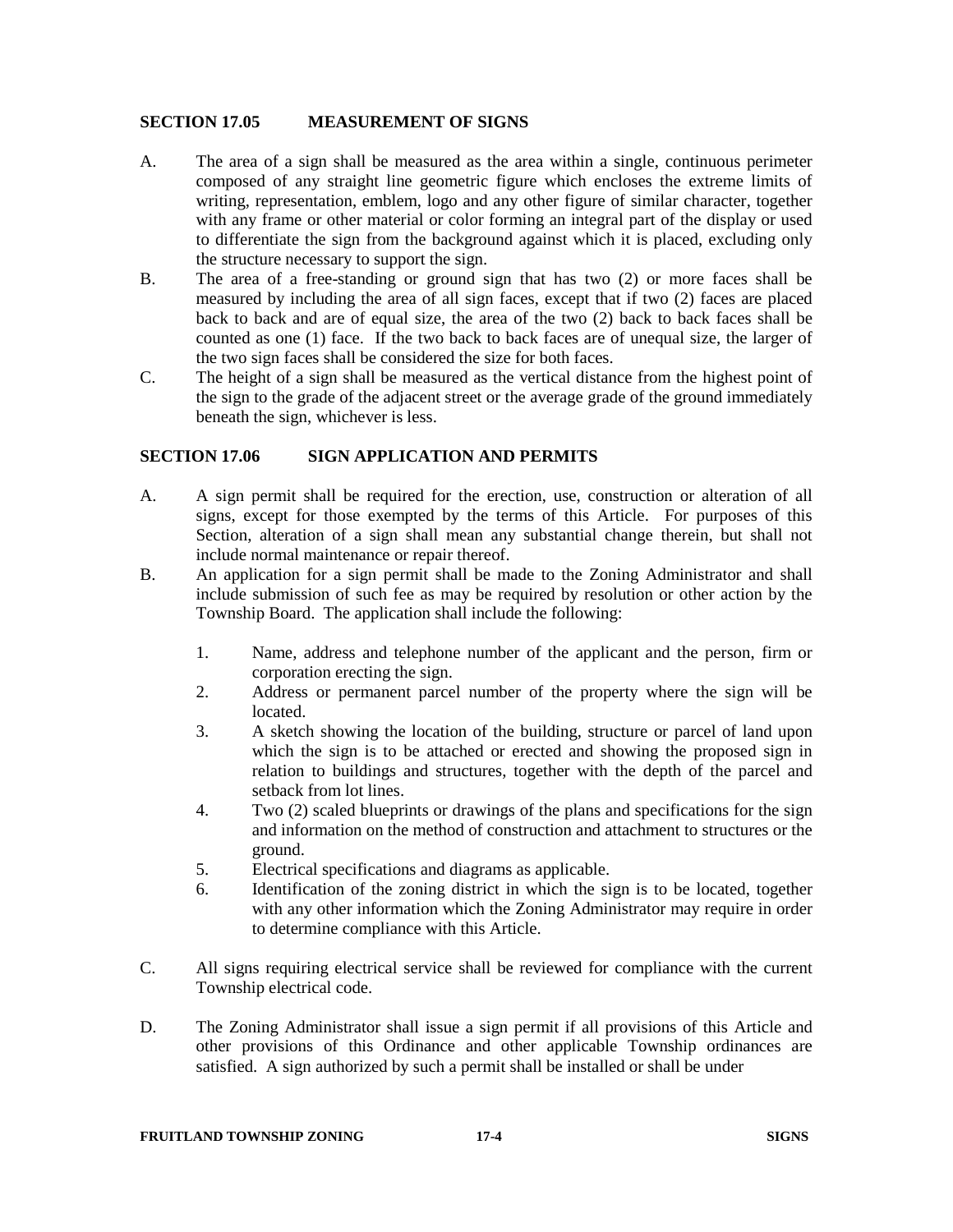construction within six (6) months of the date of issuance of the sign permit or the permit shall expire. A new permit may be issued upon the filing of a new application and payment of required fee.

# **SECTION 17.07 SIGN REGULATIONS APPLICABLE TO ALL DISTRICTS**

- A. It shall be unlawful for any person to erect, place, maintain or continue a sign upon any lands in the Township except in accordance with the provisions of this Ordinance.
- B. All signs shall be stationary and shall pertain only to the business or activity conducted on the premises, except for real estate signs, residential garage/yard/estate sale signs, political signs and community special event signs.
- C. Election campaign signs shall be permitted in addition to otherwise permitted signs and sign areas and only in accordance with the following regulations and other applicable regulations or this ordinance:
	- 1. Election campaign signs shall not be placed on any public property, utility pole, bridge or bridge abutment.
	- 2. The maximum size of any election campaign sign shall be eight (8) square feet if located in a Residential District and 64 square feet if located in a nonresidential district. In no case shall the total area of all freestanding election campaign signs on a lot exceed 64 square feet, except for a lot on which billboards are permitted. In such a case, election campaign signs may be displayed in accordance with the regulations for Outdoor Advertising Signs in this section.
	- 3. In addition to the specifically authorized election campaign signs, political messages may be displayed in place of commercial messages on any permitted Outdoor Advertising Sign or other permitted permanent sign.
	- 4. Election campaign signs other than those permitted as an Outdoor Advertising Sign or other permitted permanent sign shall be removed pursuant to Section 17.08.
	- 5. In a campaign for political office, the candidate for such office shall be deemed the person responsible for the posting of election campaign signs, unless he/she notifies the Township Clerk and the Zoning Administrator who is responsible. In such case, the candidate shall provide the name, address, telephone number, and signed consent of such other responsible person. In a campaign regarding a ballot measure, the treasurer of the committee supporting or opposing such ballot measure shall be deemed responsible, unless he/she first notifies the Township Clerk and The Zoning Administrator of some other person responsible, in the manner described above. The candidate, or in the case of a ballot measure, the committee treasurer, or other responsible person if so designated, shall be liable to pay any fees or costs for the removal and storage of illegal signs, as set out herein. Further, such candidate, committee treasurer, or other designated person, shall be subject to municipal civil infraction liability for any violation of this ordinance. Nothing in this section shall be interpreted to make any person liable, for any sign posted by persons unknown to him or her, or by persons over whom he or she has no control.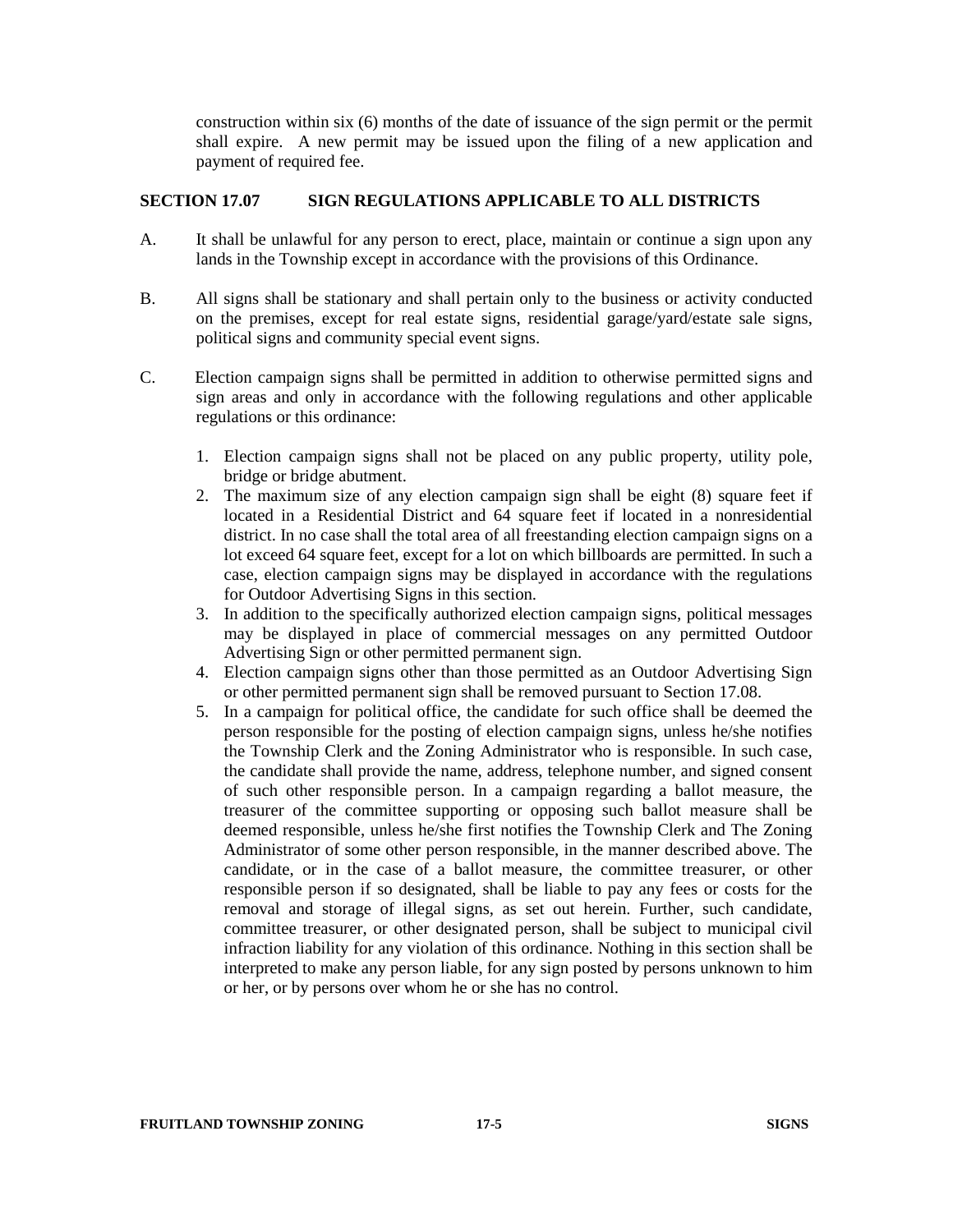- D. No sign shall be placed in, or extend into, any public street right-of-way. However, where prohibited by vegetation and trees, subject to Muskegon County Road Commission approval the following signs (as may be further regulated by this article) may be placed at a clear and safe distance, but not closer than ten (10) feet from the edge of pavement or driving surface of the street except signs with an address and/or name of the owner or occupant not more than two (2) square feet in area, attached to a mailbox and/ or address number signs:
	- 1. Governmental or Public Utility signs.
	- 2. Election campaign signs.
	- 3. Incidental signs.
	- 4. Residential Garage/Yard/Estate Sale signs.
	- 5. On-site Real Estate signs.<br>6. Off-site Real Estate signs.
	- 6.Off-site Real Estate signs.
	- 7. Community special event signs.
- E. Construction signs are permitted, subject to the following restrictions:
	- 1. Total area of construction signs shall not exceed sixteen (16) square feet and shall not exceed eight (8) feet in height.
	- 2. Construction signs shall not be erected until a permit if required has been issued.
	- 3. Construction signs shall be removed immediately upon issuance of an occupancy permit.
- F. Project Development Signs are permitted, subject to the following restrictions:
	- 1. Total area of development project signs shall not exceed thirty-two (32) square feet and shall not exceed eight (8) feet in height. The sign shall be placed no closer than fifteen (15) feet from public right-of-way.
	- 2. Project development sign shall not be erected until all zoning for the project or current phase of the project has been approved.
	- 3. When the project involves a residential development, the sign(s) shall be removed immediately upon the sale of sixty (60%) percent of the lots available.
- G. Outdoor advertising signs shall be allowed in accordance with the following:
	- 1. Shall be located in business areas as defined in Act 106 of 1972.
	- 2. Shall be located within 660 feet of an Interstate highway, Freeway, or Primary highway as stipulated in Act 106 of 1972.
	- 3. Shall be at least 25 feet from the road right-of-way.
	- 4. Shall have a maximum height of 30 feet.
	- 5. Shall not be situated within 1,000 feet of an intersection.
	- 6. Shall not be located on the same parcel as another sign.
	- 7. Shall not exceed 300 square feet in area.
	- 8. Parcels containing outdoor advertising signs must be at least one acre in size.
	- 9. Outdoor advertising signs shall meet all other provisions of Act 106 of 1972.
- H. No wall sign shall project above the building roof line.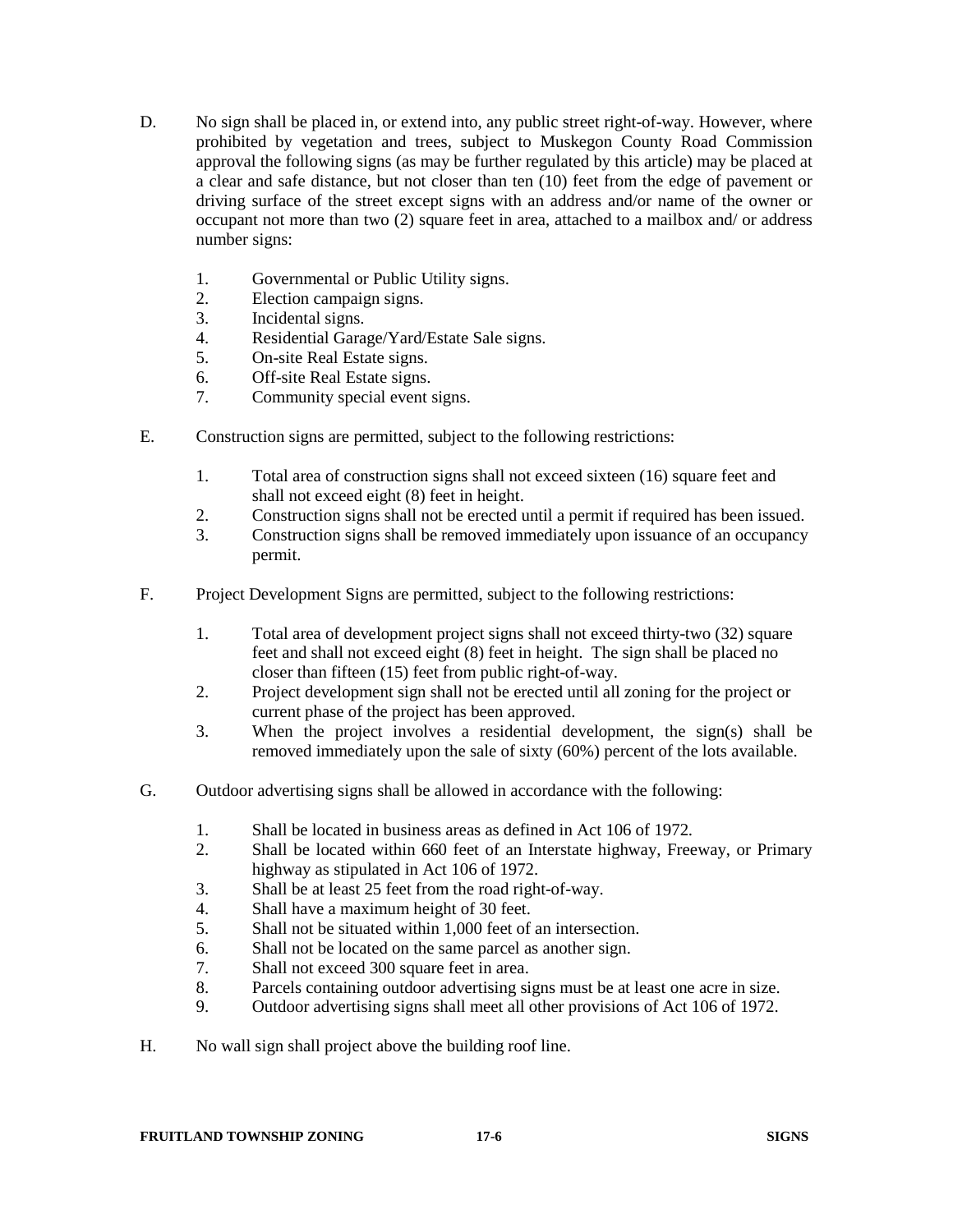- I. Sign lighting shall be shielded from vehicular traffic and adjacent residential properties so as not to become a nuisance, and shall be installed to allow for the reduction of the amount of illumination after normal business hours.
- J. Two off-site signs not to exceed eight (8) square feet are allowed with the written permission of the property owner for any business located within the township.
- K. Portable Signs:

Portable signs shall only be permitted in accordance with the following criteria:

- 1. For grand openings, charitable or community related events and the like, but only for a period not to exceed ninety (90) days in any calendar year.
- 2. Be located no closer to the street right-of-way than fifteen (15) feet.<br>3. Shall not exceed sixty-four (64) square feet of total surface display a
- Shall not exceed sixty-four (64) square feet of total surface display area.
- 4. Exceptions to these criteria may be granted by variance.

# **SECTION 17.08 REMOVAL OF SIGNS**

It is the duty of the person or group posting a temporary sign to remove the same on or before the time specified herein for removal. Each temporary sign displayed at any out of doors location on any property not owned by Fruitland Township shall be removed within 5 days after the event, sale or other matter to which the sign refers. Signs posted on Township owned property shall be removed within 24 hours of notification by Fruitland Township. Any sign posted upon Fruitland Township property that is not removed by the person or group who posted the sign as required herein shall be removed by the Township and all costs incurred shall be the responsibility of the person or group posting such sign. Any temporary sign posted on property not owned by Fruitland Township shall be removed within 72 hours of notification by Fruitland Township. Any temporary sign posted on property not owned by Fruitland Township that is not removed by the person or group who posted the sign as required herein shall be removed by the Township and all costs incurred shall be the responsibility of the person or group posting such sign.

#### **SECTION 17.09 NON-CONFORMING SIGNS**

- A. Signs lawfully erected prior to the adoption of this Ordinance or any amendment thereto which do not meet the standards of this Article may be continued, except as hereinafter provided. Non-conforming signs shall not:
	- 1. have any changes made in the words or symbols used or the message displayed on the sign, unless the sign is specifically designed for periodic change of message;
	- 2. be structurally altered so as to change the shape, size, type or design of the sign; or
	- 3. be reestablished or continued after the activity, business or use to which it applied has been discontinued for ninety (90) days or longer. At the end of this period of abandonment, the sign shall either be removed or altered to conform with the provisions of this section. All costs of removal shall be at the property owner's expense.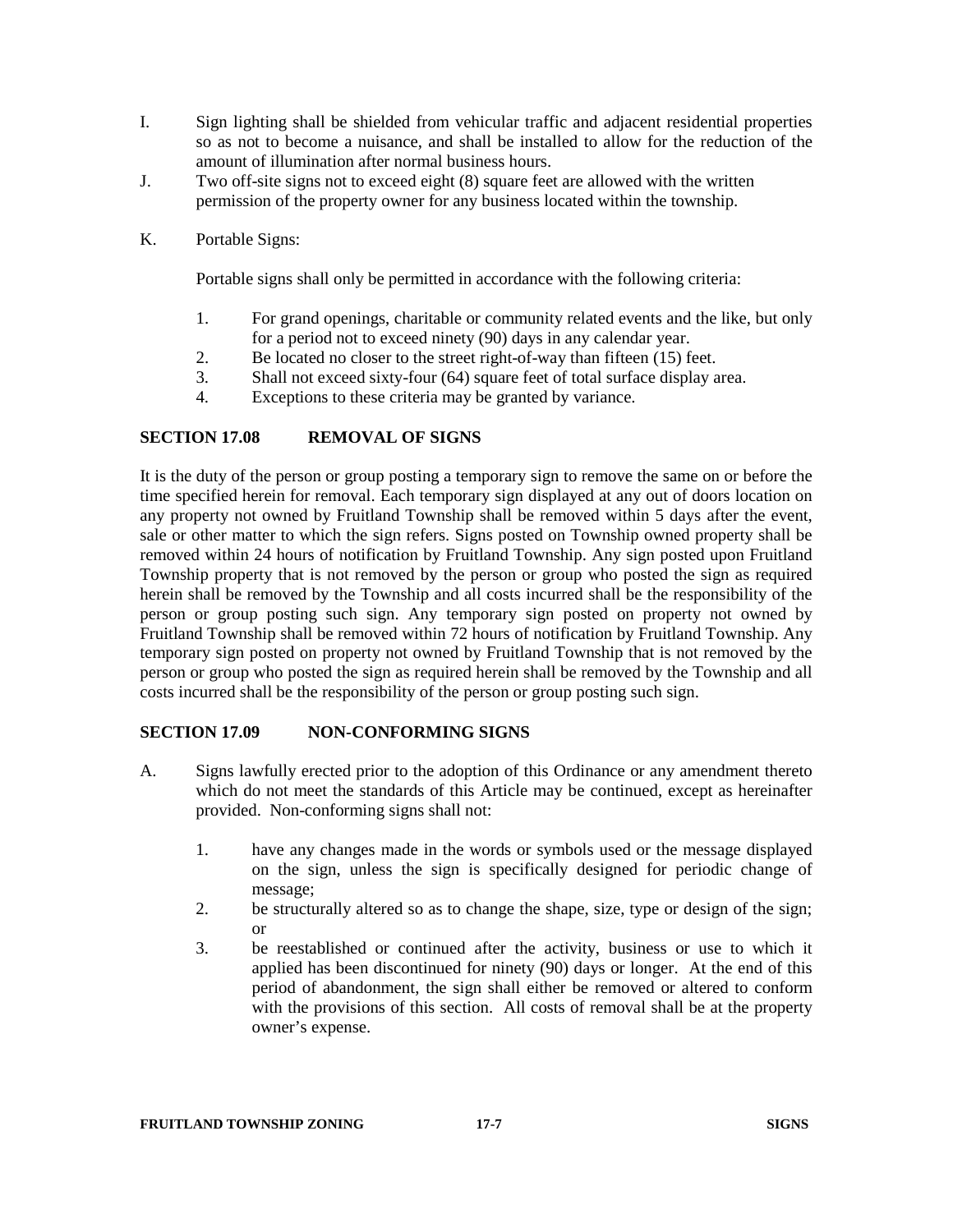- B. Signs lawfully erected prior to the adoption of this Ordinance and any amendment thereto shall be made to conform with the provisions of this Ordinance or removed at the owner's expense within five (5) years after notified in writing by the Township of any non-conformity. If the owner fails to do so, the Township shall cause such signs to be removed and shall assess the cost of removal to the owner of the property in which the sign is located.
- C. The Township may acquire any non-conforming sign, with or without acquiring the property on which such sign is located, by condemnation or other means, and may then remove such sign.

# **SECTION 17.10 SIGNS IN RESIDENTIAL DISTRICTS**

In addition to signs permitted and as regulated in all districts, the following signs are permitted in Residential Districts:

- A. One (1) non-illuminated Residential Identification Sign per entrance road for each such development shall be permitted, except that no two (2) such signs per development shall be located closer to each other than three hundred thirty (330) feet. The Residential Identification Sign shall not exceed sixteen (16) square feet in area and shall not be higher than four (4) feet.
- B. For permitted nonresidential principal uses, one freestanding sign not to exceed sixteen (16) square feet in sign area and placed a minimum of fifteen (15) feet from each side lot line. Such sign shall not be illuminated and shall not be higher than three (3) feet.
- C. Not more than one (1) sign per property advertising the sale of produce grown on the premises, not to exceed (16) square feet and a height not exceeding four (4) feet.
- D. Wall signs attached to the principal structure for home occupation shall not exceed two (2) square feet. One such sign is allowed per residential parcel.

#### **SECTION 17.11 SIGNS IN COMMERCIAL DISTRICTS**

In addition to signs permitted and as regulated in all districts, the following signs are permitted in the Neighborhood Commercial, Amusement Park and Waterfront Marine Districts:

- A. Freestanding Signs:
	- 1. One (1) Freestanding Sign shall be permitted for each lot or parcel of land.
	- 2. The total area of such sign shall not exceed one hundred twenty-eight (128) square feet.
	- 3. Any part of a Freestanding Sign shall be set back at least ten (10) feet from any property line.
	- 4. Freestanding Signs shall not exceed twenty (20) feet in height and comply with the requirements of this Article.
- B. Projecting Signs:
	- 1. One (1) Projecting Sign may be permitted per building when no other wall sign exists on the wall from which the projecting sign is to be hung.
	- 2. Projecting Signs shall not exceed one and one-half  $(1 \frac{1}{2})$  square feet of sign area for each lineal foot of building frontage to which the sign is to be attached up to a maximum of fifty (50) square feet.